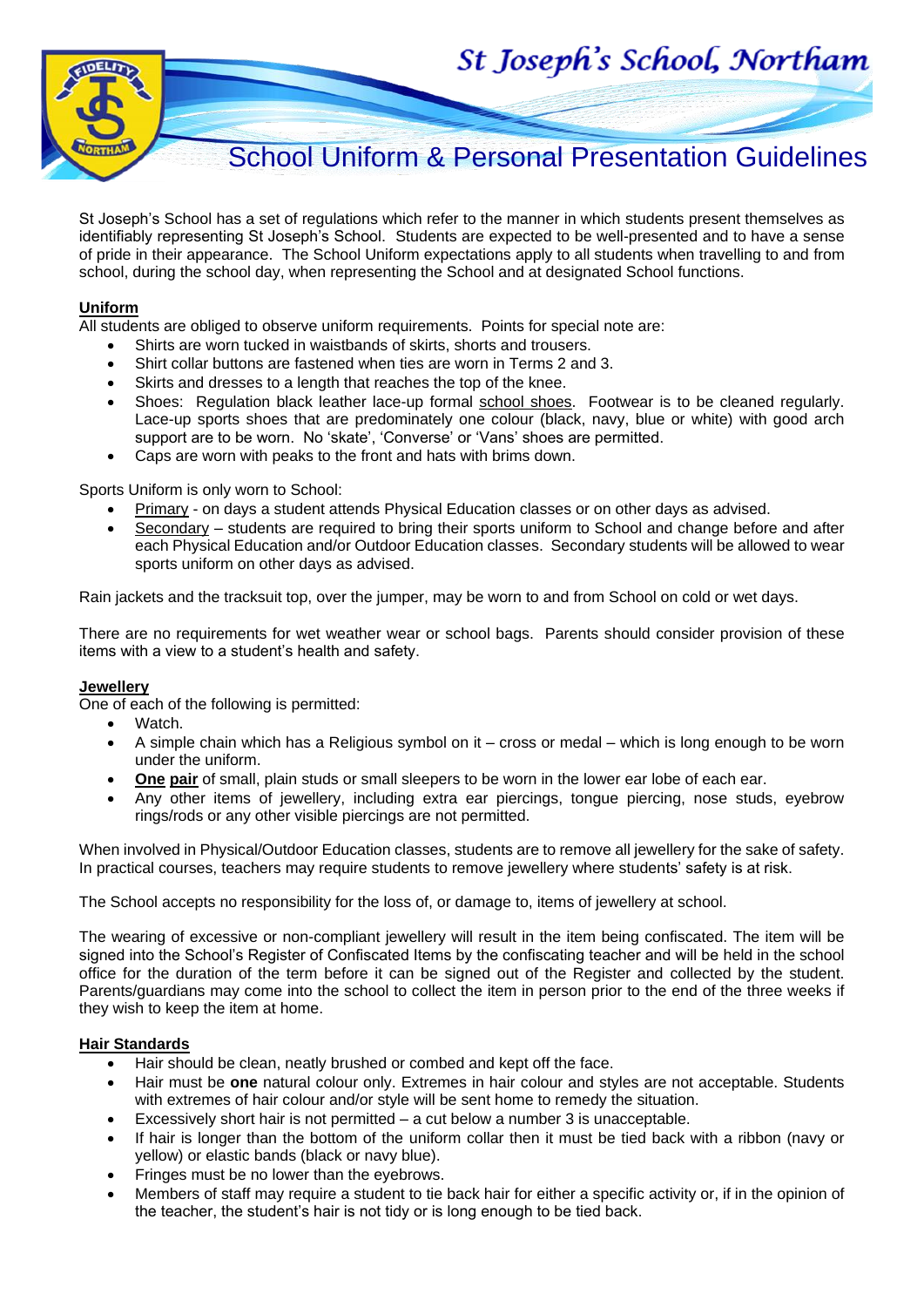## **General Presentation**

- Coloured nail polish, acrylic or gel nails and make-up are not permitted. Nails must not be excessively long and should be kept clean and neat.
- Visible tattoos of any nature (permanent or temporary) are not acceptable.
- Tee shirts that hang down longer than the sleeve of the shirt or dress, or are visible around the neckline, are not permitted.
- Students are to be clean shaven; sideburns are to be no lower than the top of the ear lobe.

#### **Parents seeking exemption from the policy**

In the exceptional circumstances that parents may seek an exemption from the School's uniform expectations for their child for cultural or religious reasons, or can foresee the need to seek an exemption in the future, this must be done as early as possible through written application to the Principal and subsequent discussion with the Principal or his/her delegate.

## **School Uniform Requirements**

St Joseph's School students wear a uniform:

- to develop a sense of self respect;
- to develop a sense of student unity and identity with the School and its values;
- to minimise differences resulting from socio-economic backgrounds;

| <b>GIRLS: Years 1 - 10</b>                                      | <b>BOYS: Years 1 - 10</b>                                 |  |
|-----------------------------------------------------------------|-----------------------------------------------------------|--|
| Summer [Terms 1 & 4]                                            | Summer [Terms 1 & 4]                                      |  |
| Blue & white check dress                                        | Regulation grey school shorts OR College grey trousers    |  |
| Regulation brown or navy blue school sandals OR                 | Sky blue school shirt ~ with School Crest                 |  |
| Regulation black leather lace-up formal school shoes            | Regulation brown or navy blue school sandals OR           |  |
| Regulation school hat                                           | Regulation black leather lace-up formal school shoes      |  |
| Navy blue or black hair ribbon/bands/scrunchies                 | Grey socks ~ plain [fold down school socks]               |  |
| White socks ~ plain [fold down school socks]                    | Regulation school hat                                     |  |
|                                                                 |                                                           |  |
| <b>Winter [Terms 2 &amp; 3]</b>                                 | <b>Winter [Terms 2 &amp; 3]</b>                           |  |
| Navy blue pleated skirt OR optional navy blue slacks            | Regulation grey school shorts OR College grey trousers    |  |
| Sky blue school shirt ~ with School Crest                       | Sky blue school shirt ~ with School Crest                 |  |
| School tie                                                      | School tie                                                |  |
| School jumper                                                   | School jumper                                             |  |
| White socks ~ plain [fold down school socks]                    | Regulation black leather lace-up formal school shoes Grey |  |
| Navy blue tights ~ Primary                                      | socks ~ plain [fold down school socks]                    |  |
| Navy stockings ~ Secondary                                      | Regulation school hat                                     |  |
| Regulation black leather lace-up formal school shoes Regulation | Blazer [Optional for Years 7 - 12]                        |  |
| school hat                                                      |                                                           |  |
| Blazer [Optional for Years 7 - 12]                              |                                                           |  |
|                                                                 |                                                           |  |
| <b>GIRLS: Years 11 &amp; 12</b>                                 | <b>BOYS: Years 11 &amp; 12</b>                            |  |
| All year round                                                  | All year round                                            |  |
| Navy blue pleated skirt OR optional navy blue slacks            | College grey trousers or Regulation grey school shorts Te |  |
| White school shirt ~ with School Crest                          | White school shirt ~ with School Crest                    |  |
| Senior School tie [Terms 2 & 3]                                 | Senior School tie [Terms 2 & 3]                           |  |
| School jumper                                                   | School jumper                                             |  |
| White socks ~ plain [fold down school socks]                    | Grey socks ~ plain [fold down school socks]               |  |
| Navy stockings ~ Secondary [Terms 2 & 3]                        | Regulation black leather lace-up formal school shoes      |  |
| Regulation black leather lace-up formal school shoes            | Regulation school hat                                     |  |

#### **Dresses & Skirts are to be worn to a length that reaches the top of the knee.**

An optional navy, softshell jacket is available for Secondary students who wish to purchase one. No other jackets are permitted to be worn at school.